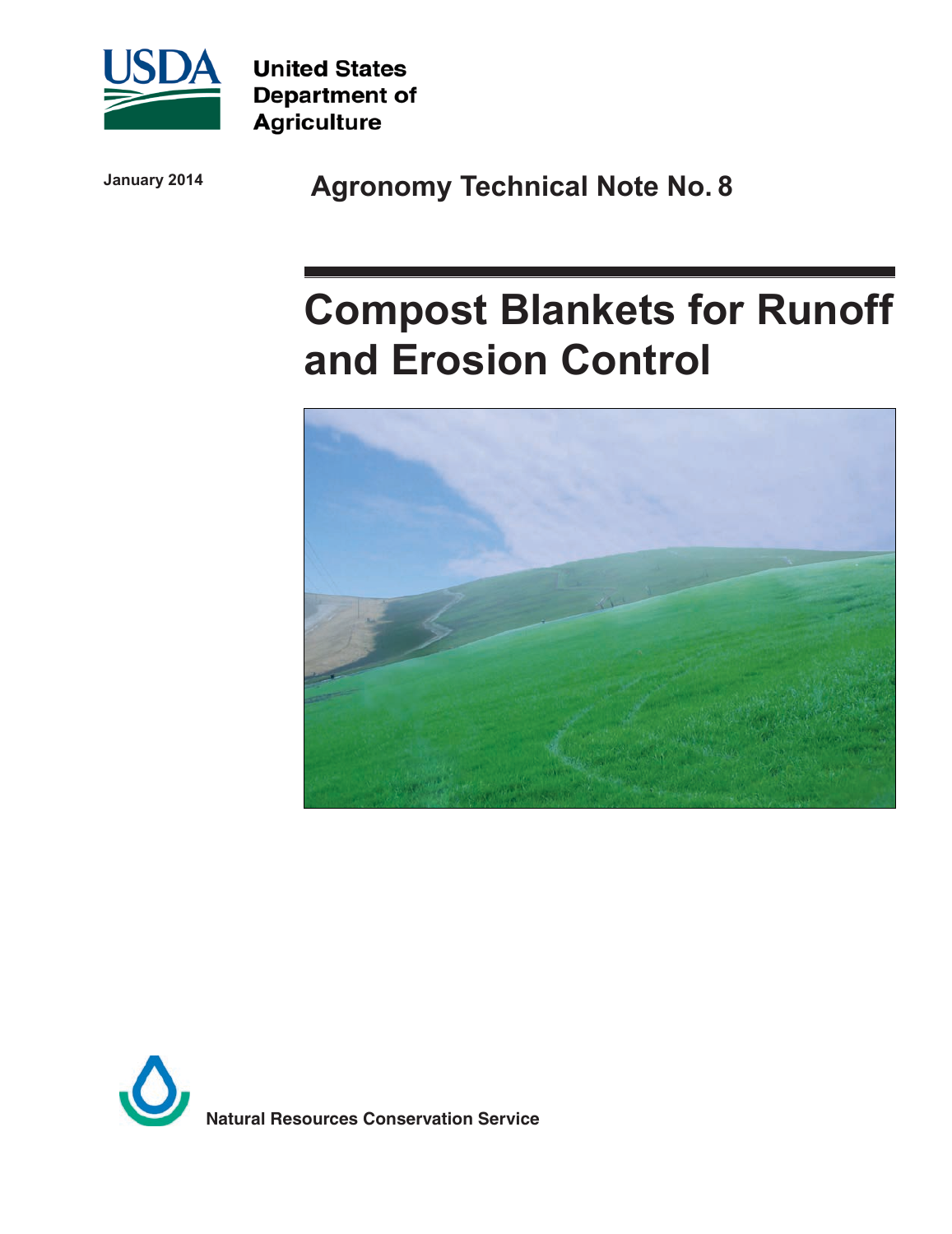#### **January 2014**

This technical note was developed by **Ray Archuleta,** Conservation Agronomist, National Soil Health and Sustainability Team, East National Technology Support Center, Natural Resources Conservation Service, Greensboro, North Carolina; and **Britt Faucette**, Director, Research and Technical Services, Filtrexx Foundation, Grafton, Ohio.

*Cover photo*: Vegetated compost blanket used to stabilize slopes of a landfill in North Carolina. Photo courtesy of EcoExpress.

USDA prohibits discrimination in all its programs and activities on the basis of race, color, national origin, age, disability, and where applicable, sex (including gender identity and expression), marital status, familial status, parental status, religion, sexual orientation, political beliefs, genetic information, reprisal, or because all or part of an individual's income is derived from any public assistance program. (Not all prohibited bases apply to all programs.)

To file a complaint of discrimination, complete, sign and mail a program discrimination complaint form, available at any USDA office location or online at [www.ascr.usda.gov](http://www.ascr.usda.gov), or write to: USDA, Office of the Assistant Secretary for Civil Rights, 1400 Independence Avenue, S.W., Washington, D.C. 20250-9410, or call toll free at (866) 632-9992 (voice) to obtain additional information, the appropriate office or to request documents. Individuals who are deaf, hard of hearing, or have speech disabilities may contact USDA through the Federal Relay service at (800) 877-8339 or (800) 845-6136 (in Spanish). USDA is an equal opportunity provider, employer and lender.

Persons with disabilities who require alternative means for communication of program information (e.g., Braille, large print, audiotape, etc.) should contact USDA's TARGET Center at (202) 720-2600 (voice and TDD).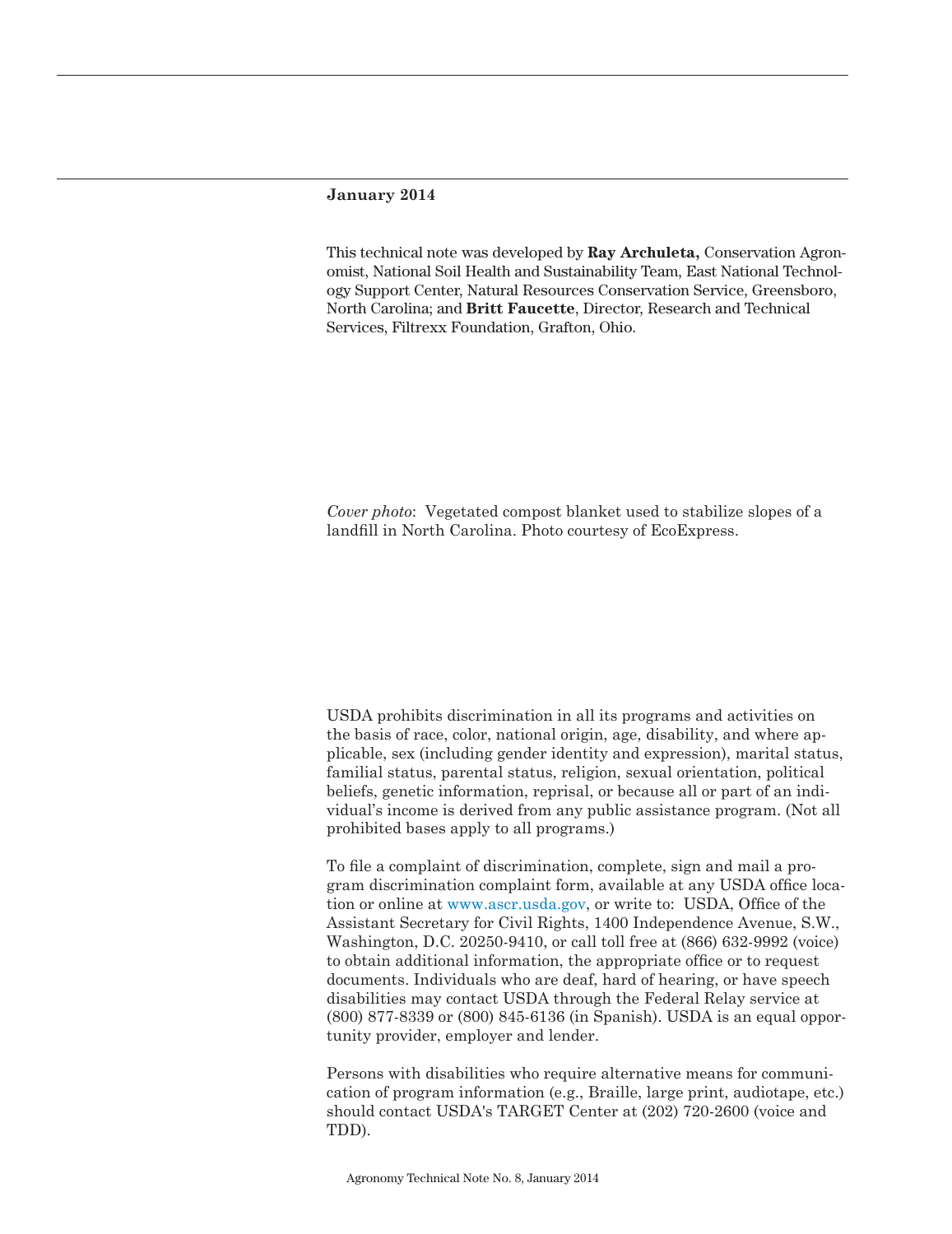# **Compost Blankets for Runoff and Erosion Control**

## **Purpose**

This technical note supports the application of NRCS Conservation Practice Standard Code 342, Critical Area Planting. It provides an alternative method to stabilize and revegetate a disturbed area.

# **Introduction**

According to a national water quality assessment, 35 percent of streams in the United States are severely impaired and 75 percent of the population lives within 10 miles of an impaired water body (U.S. Environmental Protection Agency (EPA) 2000). Stormwater runoff is a leading pollutant of surface waters in the United States (EPA 1997), and commonly contains chemicals, nutrients, pathogens, metals, and fine sediment.

In natural watersheds, average runoff is 10 percent of the total precipitation volume. In urban areas with 10 to 20 percent impervious surface area (parking lots, roadways, and rooftops), average runoff increases to 20 percent; at 35 to 50 percent, impervious surface area average runoff increases to 30 percent; and at greater than 75 percent impervious surface area, average runoff increases to 55 percent (Tourbier and Westmacott 1981). Watersheds with greater than 10 percent impervious surface area have been directly correlated to impaired stream water quality (Schueler, 1995; Schueler, 2003), and watersheds with greater than 25 percent impervious surface have been correlated to long-term stream water quality impairment. This is because impervious surfaces in a watershed or site generate runoff more quickly, generate greater runoff volume, and carry more pollutants in runoff to receiving water bodies (Faucette 2008).

Construction and development projects where topsoil is disturbed or cleared of vegetation are particularly subject to erosion problems. Waterinduced soil loss rates from construction sites can be 10 to 20 times that of agricultural lands (EPA

2000). Due to the loss of soil, nutrients, water, and reduced plant yields, it has been estimated that the onsite cost of soil erosion in the United States is more than \$27 billion per year, while the annual offsite cost due to sedimentation of eroded soil is more than \$17 billion per year, bringing the total cost of erosion and sedimentation to more than \$44 billion per year (Brady and Weil 1996).

Figure 1 is an aerial photo (taken in 2008) of turbid water in Tom-A-Lex Lake after a rainfall-runoff event. This lake is located 7 to 14 miles southwest of Thomasville and High Point, North Carolina (combined population of 122,000). Soil erosion, sedimentation, and surface water turbidity can be increased by soil disturbance from agricultural tillage, construction, and urbanization. These human activities are leading contributors to sedimentation in our Nation's waters.

The major functions of organic matter in soil ecosystems include absorption and infiltration of rainfall, protection and stabilization of soil, structure, and nutrition for plant communities,

**Figure 1** Sediment contributing to high turbidity in Tom-A-Lex Lake after storm event



Photo courtesy of Ray Archuletta, USDA NRCS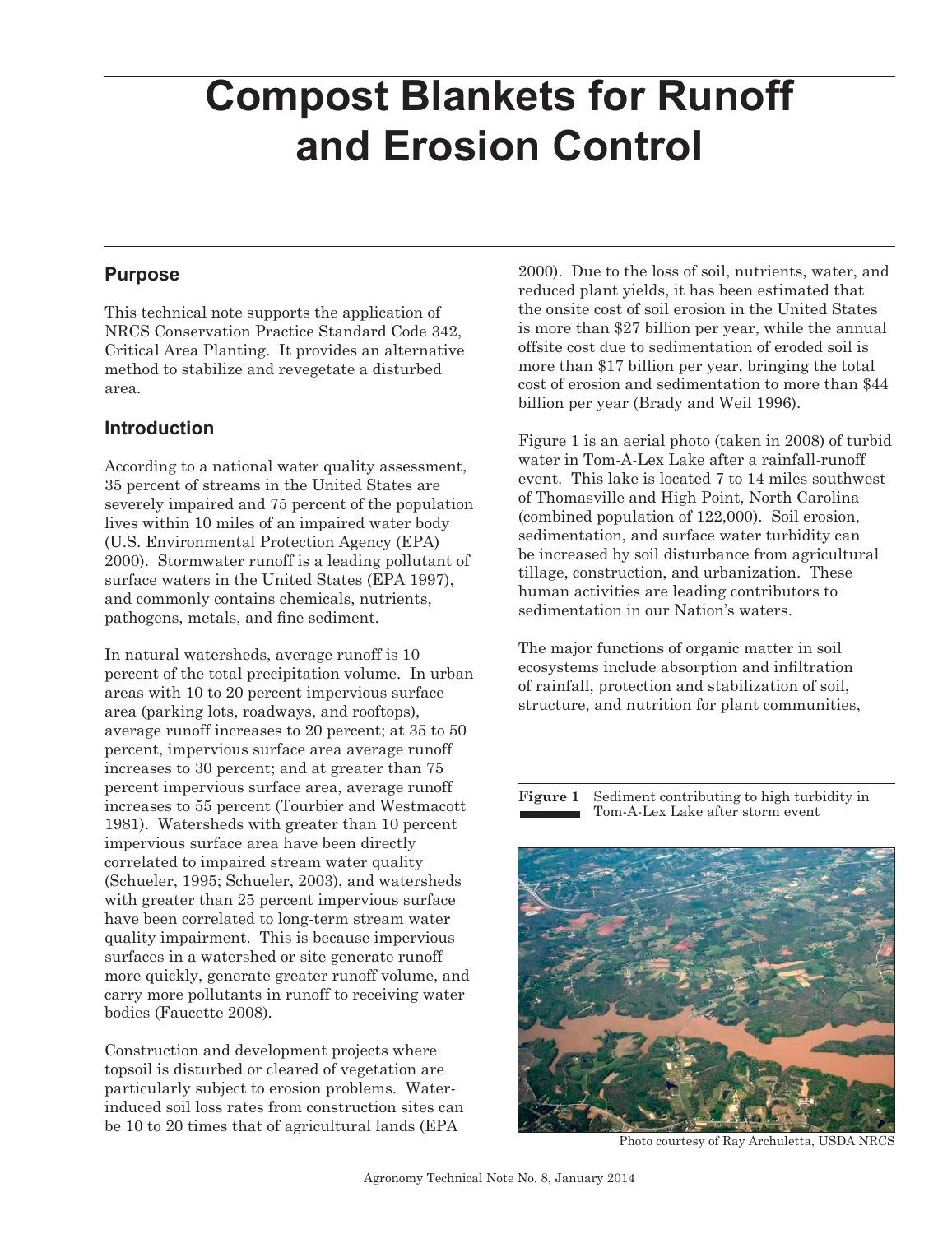and habitat and food for soil organisms. When managed correctly at broad spatial scales, organic matter can influence local hydrologic patterns, thereby reducing stormwater and its associated pollutants; help stabilize erodible soils and slopes, reducing soil erosion; and help establish and sustain plant and soil biology, thereby helping to create a landscape and ecosystem that is more functional and resilient.

Compost blankets are one of the simplest methods to apply organic matter to a landscape or soil surface. Locally available, biobased management practices used for stormwater pollution prevention should be designed to reduce pollutant transport and loading to the Nation's surface waters in order to protect and preserve these valuable natural resources.

This technical note illustrates the effectiveness of compost blankets as a stormwater reduction and soil erosion control practice and provides guidance on proper utilization.

# **Description**

A compost blanket is a 1- to 2-inch-thick layer of loose compost applied directly to the soil surface and is used for the purpose of runoff reduction, erosion control, and vegetation establishment (EPA 2012). It is commonly applied on hill slopes, bare soils, within degraded landscapes, and watershed drainage areas in both land-disturbing and postdevelopment applications. Seed is typically blended with the compost prior to or during application, and the compost used should meet specific guidelines (table 1). Compost blankets protect the soil from splash erosion, absorb large amounts of rain water and sheet-flow runoff, reduce peak runoff flow rates, and provide an excellent medium for vegetation establishment and sustainability. It is a multifunctional stormwater management tool capable of holding large volumes of water. Spread across the land surface, compost blankets increase infiltration and reduce evaporation and help restore natural landscape and watershed hydrological patterns and cycles within treated areas. By increasing land surface roughness, compost blankets slow the rate of overland sheet runoff, allowing water to more readily infiltrate the soil surface. Through stable organic matter and

humus additions, long-term soil biology, structure, aggregate stability, pH, and water-holding capacity essential to plant growth and sustainability are enhanced. Surface-applied compost blankets have advantages over soil incorporation with compost, including no tillage required, no soil disturbance during application, no additional soil stabilization or erosion control measures required after application, can easily be applied to steeper slopes, and are often more cost effective (fig. 2). Currently, more than 40 State environmental protection agencies and departments of transportation, as well as the EPA and U.S. Army Corps of Engineers, have approved and published specifications for compost blanket use in these applications.

#### **Table 1** Compost quality guidelines

| Parameter                                                             | Unit of<br>Measure                                        | Compost                                                                                   |  |  |  |  |
|-----------------------------------------------------------------------|-----------------------------------------------------------|-------------------------------------------------------------------------------------------|--|--|--|--|
| рH                                                                    | pH units                                                  | $6.0 - 7.5$                                                                               |  |  |  |  |
| Soluble salt<br>concentration<br><i>(electrical)</i><br>conductivity) | dS/m (mmhos/<br>cm)                                       | Maximum 5                                                                                 |  |  |  |  |
| Moisture content                                                      | %, wet weight<br>hasis                                    | $30 - 60$                                                                                 |  |  |  |  |
| Organic matter<br>content                                             | %, dry weight<br>basis                                    | $25 - 65$                                                                                 |  |  |  |  |
| Particle size                                                         | % passing a<br>selected mesh<br>size, dry weight<br>basis | $2$ in. $(50)$<br>mm), 100%<br>passing; $1/2$ in.<br>$(12.5 \text{ mm})$ , 60%<br>passing |  |  |  |  |
| Biological stability<br>Carbon dioxide                                | mg $CO_2$ -C per<br>gram of organic<br>matter per day     | <8                                                                                        |  |  |  |  |
| evolution rate                                                        |                                                           |                                                                                           |  |  |  |  |
| Physical<br>contaminants<br>(human-made<br>inerts)                    | %, dry weight<br>basis                                    | <1                                                                                        |  |  |  |  |

Source: EPA 2012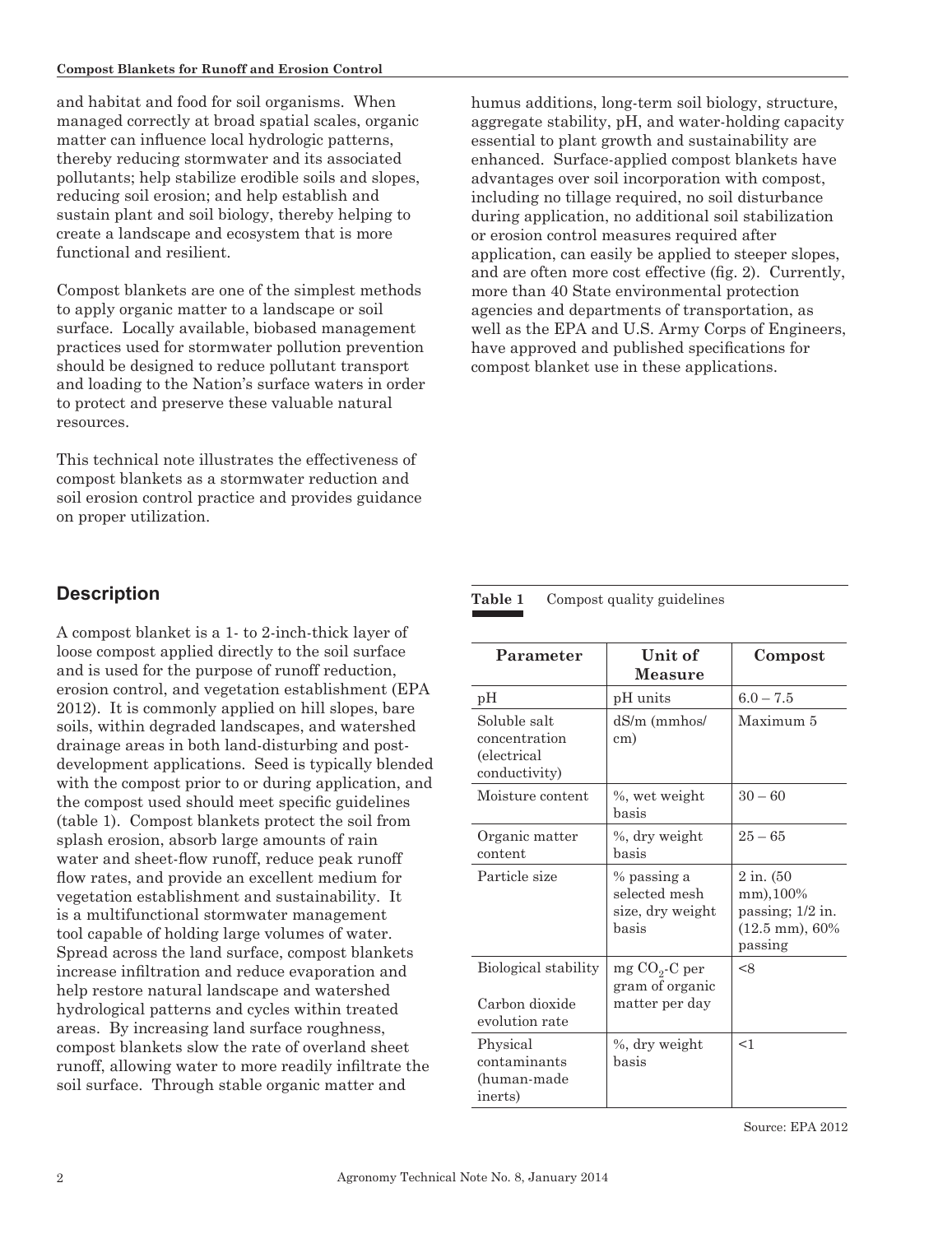# **Applications**

Compost blankets can be used in a variety of erosion control and stormwater management applications. Recommended applications include—

- Slope stabilization, temporary, or permanent erosion control.
- Plant establishment and long-term sustainability and health.
- Reduction of pollutant transport in storm runoff.
- Reduction in the size of stormwater collection or bioretention ponds.
- Soil quality improvement.
- Above and below ground ecosystem enhancement.

#### **Limitations**

Although compost blankets are quite versatile, this management practice does have limitations. If compost quality is substandard, particularly for biological stability and particle size distribution, performance may be severely diminished. Compost blankets should not be placed in areas of concentrated flow. Heavy equipment moving over the compost blanket will lead to compaction and may greatly diminish field performance and capacity. Compost blankets should not be used on slopes greater than 2:1 (H:V) without additional

**Figure 2** Slope application of compost blanket



Photo courtesy of Filtrexx International

stabilization practices, such as erosion control netting. Finally, if installation guidelines are not followed or maintenance is not conducted, the compost blanket may not perform at an optimum level.

#### **Effectiveness**

Compost blankets have been extensively researched and evaluated at land grant university research institutions. Research literature has shown that this management practice can reduce soil erosion, stormwater and pollutant loads, and increase soil quality and plant cover.

A university study conducted in Georgia evaluated the stormwater and water quality effects of 2-inchthick compost blankets and conventional erosion control and vegetation establishment practices in field research plots 15-feet long by 3-feet wide for a 1-year period. On sandy clay loam soils, on a 10-percent slope, exposed to 3 inches of total rainfall in 1 hour, compost blankets, relative to hydromulch, reduced runoff volume by 50 percent, peak runoff rate by 36 percent, total sediment loads by 80 percent, nitrate-nitrogen loads by 88 percent, and total and soluble phosphorus loads by 83 percent (Faucette et al. 2005). A similar study conducted in Iowa by Persyn et al. (2004) examining 2-inch compost blankets relative to a loamy sand topsoil on a 3:1 slope, under 4 inches per hour of rainfall for a 2-hour duration, found that, under these site-specific conditions, runoff volume was reduced by 90 percent, peak runoff rates were reduced by 79 percent, total sediment by 96 percent, and total nitrogen, total phosphorus, and soluble phosphorus were reduced by 99 percent.

On disturbed soils, similar to construction sites, vegetative growth (percent cover and biomass of weeds and seeded grasses) and soil quality characteristics were evaluated over 18 months. Results showed compost blankets provided nearly three-times-greater vegetative cover than conventional seeding applications and approximately five-times-less weed biomass (Faucette et al. 2006). Compost blankets increased underlying soil organic matter between 0.02 and 1.10 grams per kilogram (g/kg) of soil, while conventionally seeded field plots showed a reduction in soil organic matter (-0.04 to -0.1 g/mg) 18 months after application (Faucette et al. 2006). Faucette et al. (2006) reported that the increase in organic matter from compost blankets was likely due to natural incorporation from microbial migration. With conventionally seeded plots,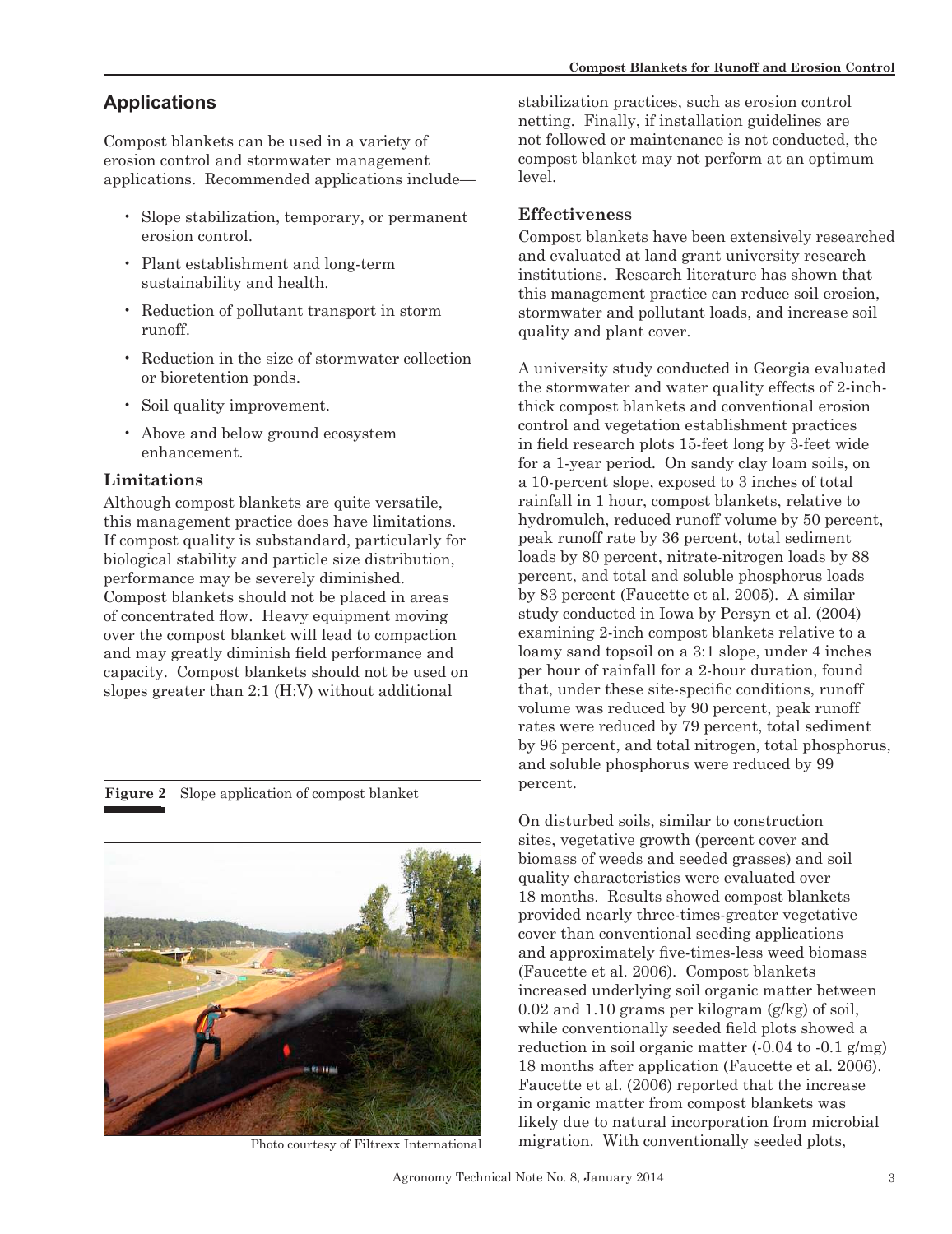organic matter degraded faster than the natural replacement rate leading to a temporary decline in soil quality. Faucette et al. also reported that microbial carbon in the soil (as extractable organic carbon) was 60 percent greater under the compost blankets than conventionally seeded soils (Faucette et al. 2006). Soil microbes are responsible for cycling nutrients and making those nutrients available for plants, increasing soil aggregates that reduce erosion, and are the foundation of a healthy soil and plant ecosystem that provides the functionality, stability, and resiliency for long-term stormwater management.

A similar study, conducted on construction site soils, reported that once exposed to 4 inches of cumulative rainfall in a 1-hour period, compost blankets absorbed 80 percent of the simulated rainfall, reduced cumulative storm runoff volume by 60 percent, and reduced average peak runoff flow rate by 43 percent compared to bare soils. Relative to seeded straw blankets, compost blankets reduced total sediment loads by 81 percent, total suspended solids load by 90 percent, total nitrogen by 92 percent, and total phosphorus by 97 percent (Faucette et al. 2007). A study conducted in Texas evaluating compost blankets relative to seed and fertilizer for erosion control reported that compost blankets reduced total sediment by 99 percent, total nitrogen by 88 percent, nitrate-nitrogen by 45 percent, total phosphorus and soluble phosphorus by 87 percent, and total runoff between 35 percent and 67 percent (Mukhtar et al. 2004). A study conducted for the Federal Highway Administration found that 3-inch compost blankets applied to a disturbed, bare clay soil on a 3:1 slope reduced peak runoff rates tenfold under a 3.45 inches per hour simulated rainstorm for a 3-hour duration (Kirchhoff, Malina, and Barrett 2003).

A study conducted in California evaluated 14 different erosion control practices in a lab-based 30 square meter tilting soil bed on a 2:1 slope under rainfall intensities of 2 inches per hour, 4 inches per hour, and 6 inches per hour for 1-hour duration. The compost blanket reduced runoff between 29 and 94 percent and soil erosion between 67 and 99 percent, generating less runoff and erosion than any stand-alone management practice evaluated, including a variety of rolled erosion control products, tackifiers, and polyacrylamides (Faucette et al. 2009).

#### **Compost Quality**

Compost quality is extremely important for the function and performance of compost blankets. Adherence to parameters presented in table 1 on page 2 of this technical note will ensure compost material used for compost blanket applications will meet associated design criteria and the advantages attributed to this management practice. It is recommended that compost is analyzed for these parameters utilizing the Test Methods for the Examination of Composting and Compost (TMECC) guidelines, test methods uniquely designed for evaluating compost quality. Furthermore, compost that has the U.S. Composting Council (USCC) Seal of Testing Assurance (STA) label or third-party testing and certification is preferred.

All compost should be odor free and have no recognizable original feedstock materials. Composts should adhere to 40 CFR Part 503, which ensures safe standards for pathogen reduction and heavy metals contents.

# **Siting and Design**

#### **Planning**

Compost blankets are most effective when part of a well-planned site design. Avoid running over compost blankets with vehicles and heavy equipment, as this will reduce effectiveness and contribute to soil compaction, which may increase runoff and erosion and reduce vegetation establishment. Successful planning for any vegetation establishment project should consider climate, prevailing weather, temperature, sun exposure, available moisture and irrigation requirements, topography, soil type, soil pH, soil amendments, nutrient requirements, drought tolerance, site preparation and coordination with construction phases, time to establishment and coordination with construction phases, protection from erosion and sedimentation, and seed mix and plant selection (Fifield 2001).

Temporary vegetation is typically designed for disturbed soils that will undergo future disturbance, such as cut-and-fill slopes under construction, soil storage areas and stockpiles, permanent vegetation establishment that requires a nurse crop, stabilization of temporary runoff diversion devices, dikes, and sediment containment systems (Fifield 2001). Quick-establishing annual grasses and legumes are normally specified for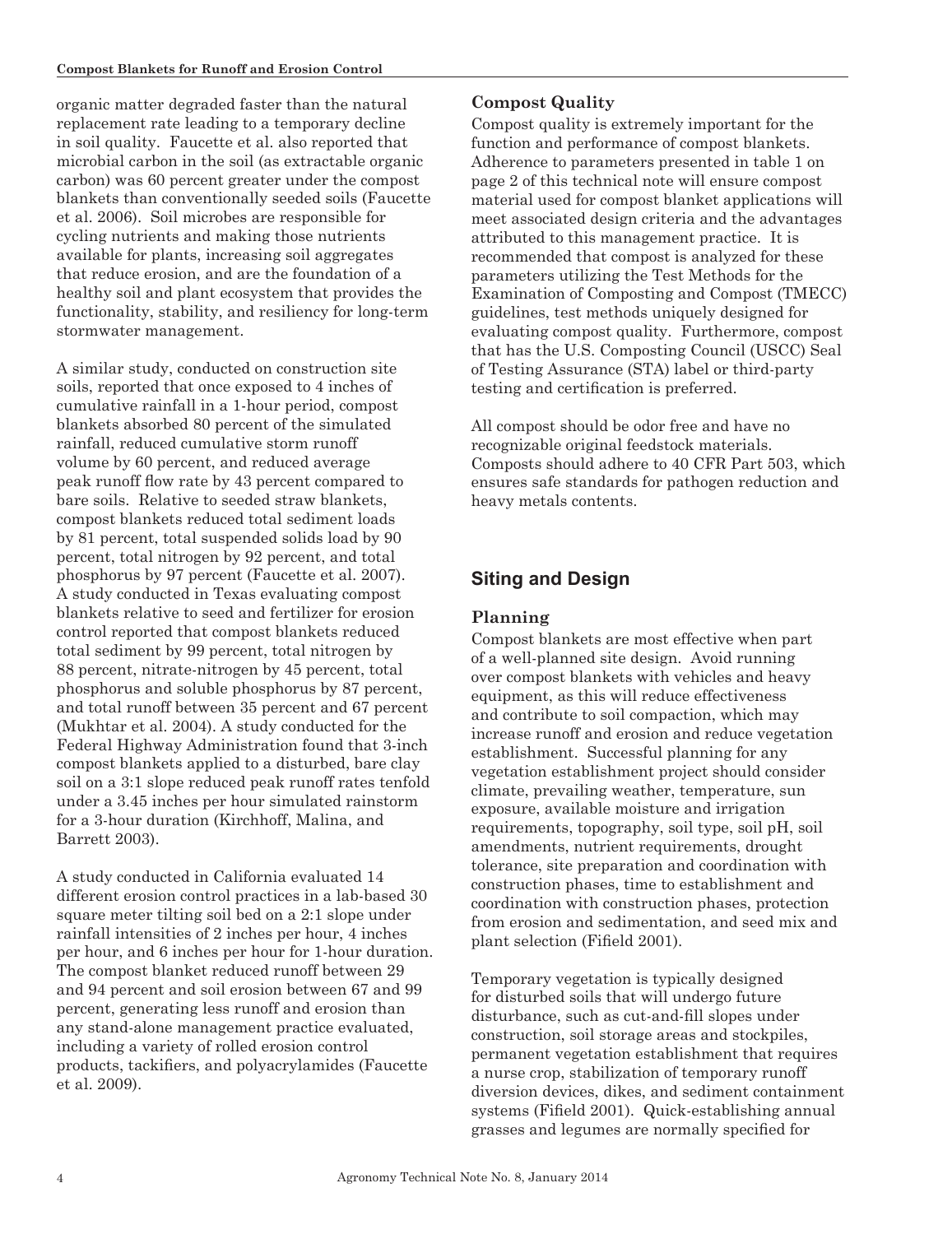these applications. Permanent vegetation is usually specified for slopes where erosion control blankets are required, drainage ditches and channels, and areas that have undergone final clearing and grading and require soil stabilization. Perennial grasses are typically specified, and, if possible, native grasses should be utilized (Fifield 2001).

In regions or seasons prone to high-velocity wind conditions (such as arid and mountainous regions, and regions with distinct hurricane seasons), it is recommended that erosion control netting be installed on top of the compost blanket to prevent wind erosion and movement of the compost blanket.

### **Function**

Compost blankets cover 100 percent of the soil surface and therefore provide the beneficial affects characteristic to mulches, including reduced raindrop impact and splash erosion, reduced runoff energy and sheet erosion, buffered soil temperature for plants, decreased moisture evaporation, increased moisture-holding capacity at the soil surface, reduced runoff volume and velocity, increased infiltration, and suppression of weed establishment.

Compost blankets also amend the soil, which can provide the following functional benefits: increased soil structure, increased soil aggregates, increased soil aeration, increased infiltration and percolation, increased moisture-holding capacity, increased activity of beneficial microbes, increased availability of nutrients, decreased runoff volume and velocity, decreased erosion, and increased plant health and long-term sustainability (fig. 3).

Compost blankets provide nutrients that are slow release, provide plant micronutrients, and are less likely to be transported in storm runoff to receiving waters. Compost blankets can release less than 1/10 of the nutrient load compared to conventional seeding and fertilization practices, thereby preventing pollution and protecting waterways (Faucette et al. 2005). In one university study, invasive weed growth had a stronger positive correlation with mineral fertilizers than with organic fertility practices (Faucette et al. 2006).

### **Runoff Conditions**

Compost blankets should not be used in areas where concentrated flow exists or where runoff velocities (distance/time) will damage

or undermine vegetation. For most grasses, a maximum velocity of 4 feet per second (1.2 meters per second) or a maximum hydraulic shear stress of 2 pounds per square foot (10 kg per square meter) is recommended before additional reinforcement measures are recommended (*Maryland Stormwater Design Manual* 2000).

Compost blankets are designed to absorb water and reduce site runoff. Compost blankets typically hold approximately 40 gallons (0.15 cubic meters) of water per cubic yard (0.76 cubic meter) of compost or 5,400 gallons (722 cubic feet, 20 cubic meters) of water per acre inch (0.01 ha meter, 103 cubic meter) of compost applied.

Compost blankets have been used in drainage and watershed area design applications when estimating site runoff volume for stormwater ponds and containment systems, bioretention systems, or achieving low-impact development (LID), hydrological, or stormwater reduction goals or local ordinances. Runoff curve numbers are typically used for these applications, a standard runoff curve number for a vegetated compost blanket is 55 (Faucette et al. 2006). Compost blankets can be used with the rational formula  $(Q = CIA)$ , used to predict peak flow rates typically for open channel, swale, and ditch-design applications. The runoff coefficient for compost blankets is 0.30 (Faucette et al. 2005).

**Figure 3** Establishing vegetation in a compost blanket



Photo courtesy of Filtrexx International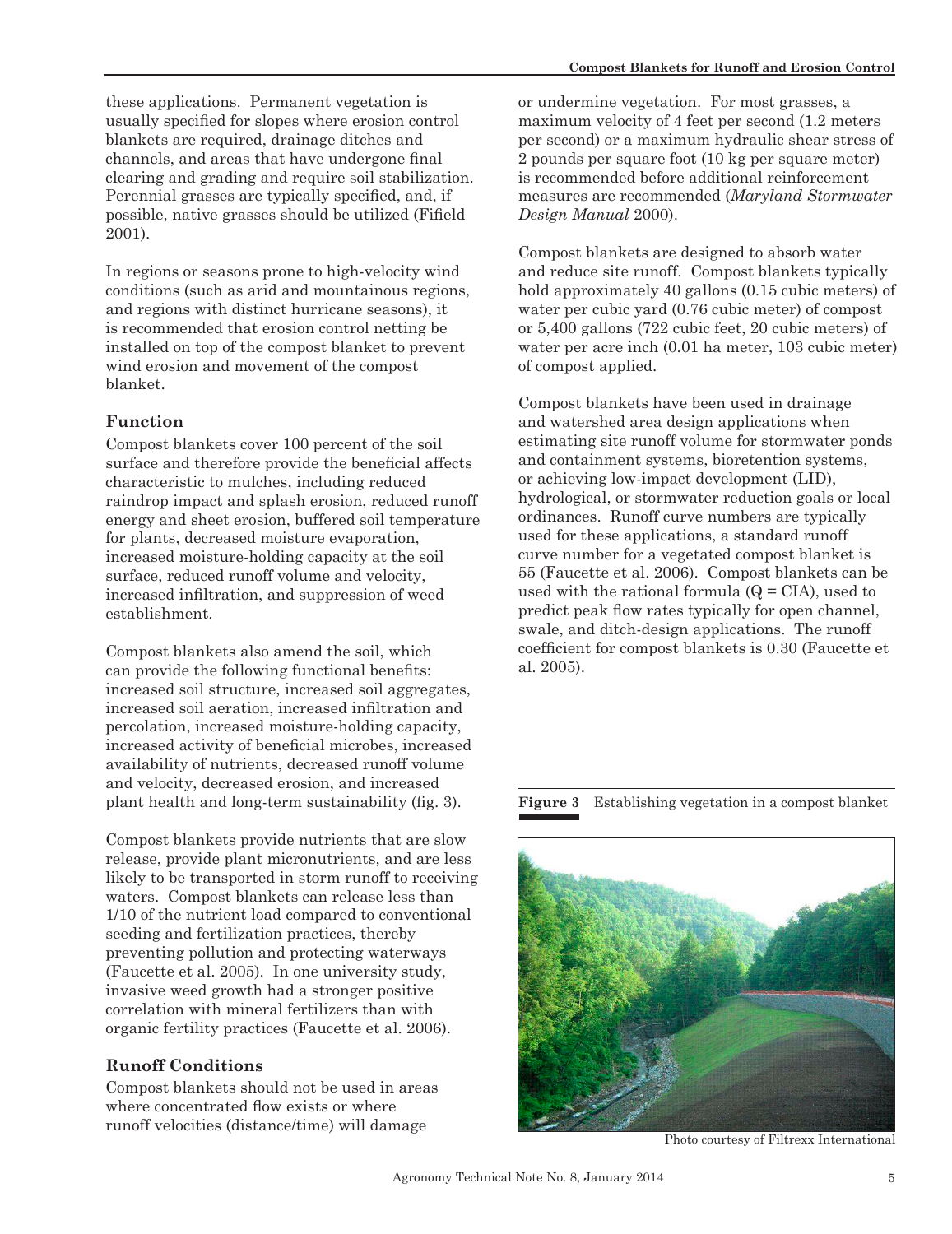Compost blankets can also be used to predict soil loss from agricultural or construction sites with the Revised Universal Soil Loss Equation version 2.

#### **Installation**

- Following installation guidelines is essential for proper field function and optimum performance of compost blankets.
- Land or soil surface must be roughened prior to application of compost blankets, preferably by light scarifying parallel to the surface contours.
- Compost blankets must be applied to 100 percent of the land surface area where stormwater reduction, erosion control, or permanent vegetation is required. No native soil may be visible in or through the compost blanket.
- Compost blankets must be applied at a depth of 1 to 2 inches (25 to 50 mm) or at a rate of 135 to 270 cubic yards per acre (257 to 513 cubic meters per ha) depending on slope steepness and 24-hour rainfall accumulation (table 2).
- Seed must be thoroughly mixed with the compost prior to application or surface applied to the compost at time of application to ensure

grass seed can easily establish through depth of compost blanket.

- Compost blankets must not be installed in areas of concentrated storm runoff flow, including channels and ditches.
- Compost blankets must be installed at least 10 feet (3 meters) over and beyond the shoulder of a slope or into existing vegetation to ensure runoff does not undercut the blanket.
- Compost blankets installed on slopes 4:1 or steeper must be tracked; steeper than 2:1 must use additional slope stabilization practices, such as erosion control netting.
- Slope interruption devices may be installed on slopes 2:1 or steeper to reduce runoff velocity. Reducing runoff velocity can reduce seed wash prior to and during germination and reduce stress on young plants during the establishment phase.
- Irrigation may be required to ensure successful vegetation establishment. In arid and semiarid regions or during hot and dry weather, regular irrigation may be required.
- Generally, no additional fertilizer or lime is needed for vegetation establishment and growth in compost blankets.

**Table 2** Recommended thickness for compost blanket based on slope angle and 24-hour rainfall event

| <b>Slope</b><br>Angle $(\le)$ | <b>Compost Blanket Thickness</b><br>24-Hour Rainfall Total |                             |                             |                              |  |
|-------------------------------|------------------------------------------------------------|-----------------------------|-----------------------------|------------------------------|--|
| 4:1 $(H:V)$                   | 1 inch<br>$(25 \text{ mm})$                                | 2 inch<br>$(50 \text{ mm})$ | 3 inch<br>$(75 \text{ mm})$ | 4 inch<br>$(100 \text{ mm})$ |  |
|                               | 1.0                                                        | $1.0\,$                     | 2.0                         | 2.0                          |  |
| 3:1                           | 1.0                                                        | 1.0                         | 2.0                         | 2.0                          |  |
| 2:1                           | $1.0\,$                                                    | $2.0\,$                     | 2.0                         | 2.0                          |  |
| 1·1                           | 1 ()                                                       | 20                          | 20                          | 20                           |  |

Note: Compost blankets were evaluated at rainfall intensities of 2 in/hr, 4 in/hr, and 6 in/hr, according to ASTM Standard D-6459, in the development of this table (Faucette et al. 2009).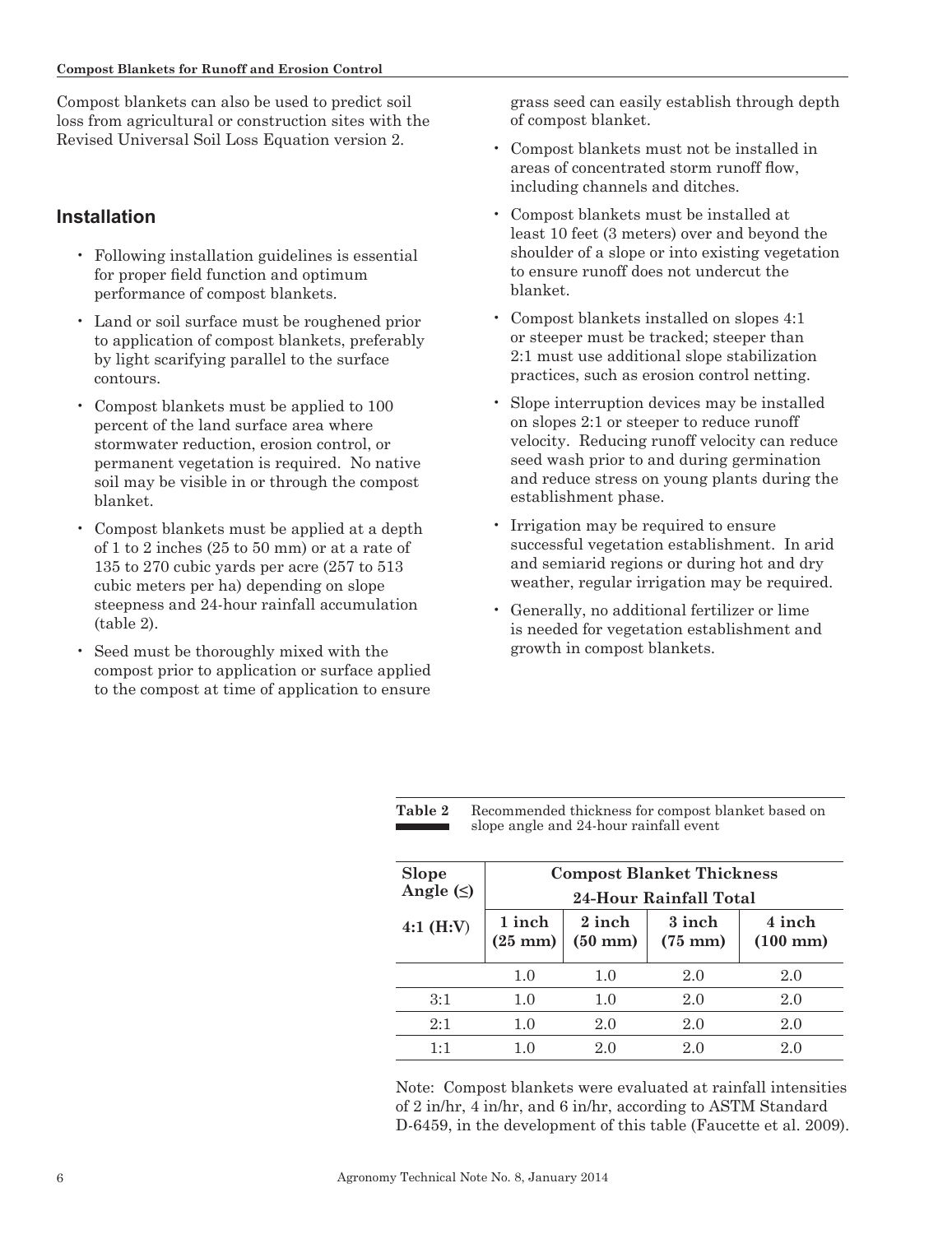# **Maintenance**

Compost blankets should be inspected regularly after runoff events to ensure proper function and performance and should be maintained until a minimum 70-percent uniform vegetated cover of the applied area has been achieved or as required by the jurisdictional agency. Compost blankets may need to be irrigated during hot and dry weather or in arid and semiarid climates to ensure vegetation establishment. Where the compost blanket fails, rills appear, or vegetation does not establish, it should be repaired or reapplied immediately. If gullies form in the compost blanket, the area should be regraded prior to reinstallation. If the practice is damaged by stormwater runoff, runoff diversion devices installed above the compost blanket may protect against further or future damage. No fertilizer or lime amendments are required for vegetation establishment and maintenance.

# **Conclusion**

Organic matter is perhaps the key component to nature's high-performance stormwater management system. This natural material absorbs rainfall and runoff, increases infiltration and percolation, slows sheet-flow runoff, provides habitat for soil organisms, is the foundation of a healthy soil ecosystem, and provides structure and nutrients for establishing and sustaining vegetation systems.

Proper planning and the utilization of low-impact development will limit soil disturbance and reduce transport of nonpoint source pollutants to surface waters. *The Sustainable Site: Design Manual for Green Infrastructure and Low Impact Development,*  provides preventative guidelines, methods, and practices for building soils and reducing nonpoint source pollutants (Tyler, Marks, and Faucette 2010).

Compost blankets should be applied as part of a comprehensive systems approach to site stormwater management. Although no single management practice can mitigate the impacts of urbanization or soil disturbance, the compost blanket is an excellent tool to prevent and control site stormwater, runoff pollutants, and soil erosion and improve soil ecosystems, plant health, and water quality.

## **References**

- Brady, N.C. and R.R.Weil. 1996. The nature and properties of soils: 11th edition. Prentice Hall, Inc. Upper Saddle River, NJ.
- Faucette, L.B., C.F. Jordan, L.M. Risse, M. Cabrera, D.C. Coleman, and L.T. West. 2005. Evaluation of stormwater from compost and conventional erosion control practices in construction activities. Journal of Soil and Water Conservation. 60(6):288-297.
- Faucette, L.B., C.F. Jordan, L.M. Risse, M.L. Cabrera, D.C. Coleman, and L.T. West. 2006. Vegetation and soil quality effects from hydroseed and compost blankets used for erosion control in construction activities. Journal of Soil and Water Conservation. 61(6):355-362.
- Faucette, L.B., J. Governo, C.F. Jordan, B.G. Lockaby, H.F. Carino, and R. Governo. 2007. Erosion control and storm water quality from straw with PAM, mulch, and compost blankets of varying particle sizes. Journal of Soil and Water Conservation. 62(6):404-413.
- Faucette, B. 2008. Performance and design of compost erosion control and stormwater blankets. Proceedings of International Erosion Control Association Annual Conference, EC 2008, Orlando, FL.
- Faucette, L.B., B. Scholl, R.E. Beighley, and J. Governo. 2009. Large-scale performance and design for construction activity erosion control best management practices. Journal of Environmental Quality. 38:1248-1254.
- Fifield, J. 2001. Designing for Effective Sediment and Erosion Control on Construction Sites. Forester Press, Santa Barbara, CA.
- Kirchhoff, C.J., J.F. Malina, M. Barrett. 2003. Large-scale performance and design for construction activity erosion control best management practices. Federal Highway Administration/TX DOT–04/0-4403-2.
- Maryland Storm Water Design Manual, 2000. Critical erosive velocity for grasses and soil. Appendix D.12, Vol I and II. Maryland Department of Environment and the Center for Watershed Protection.